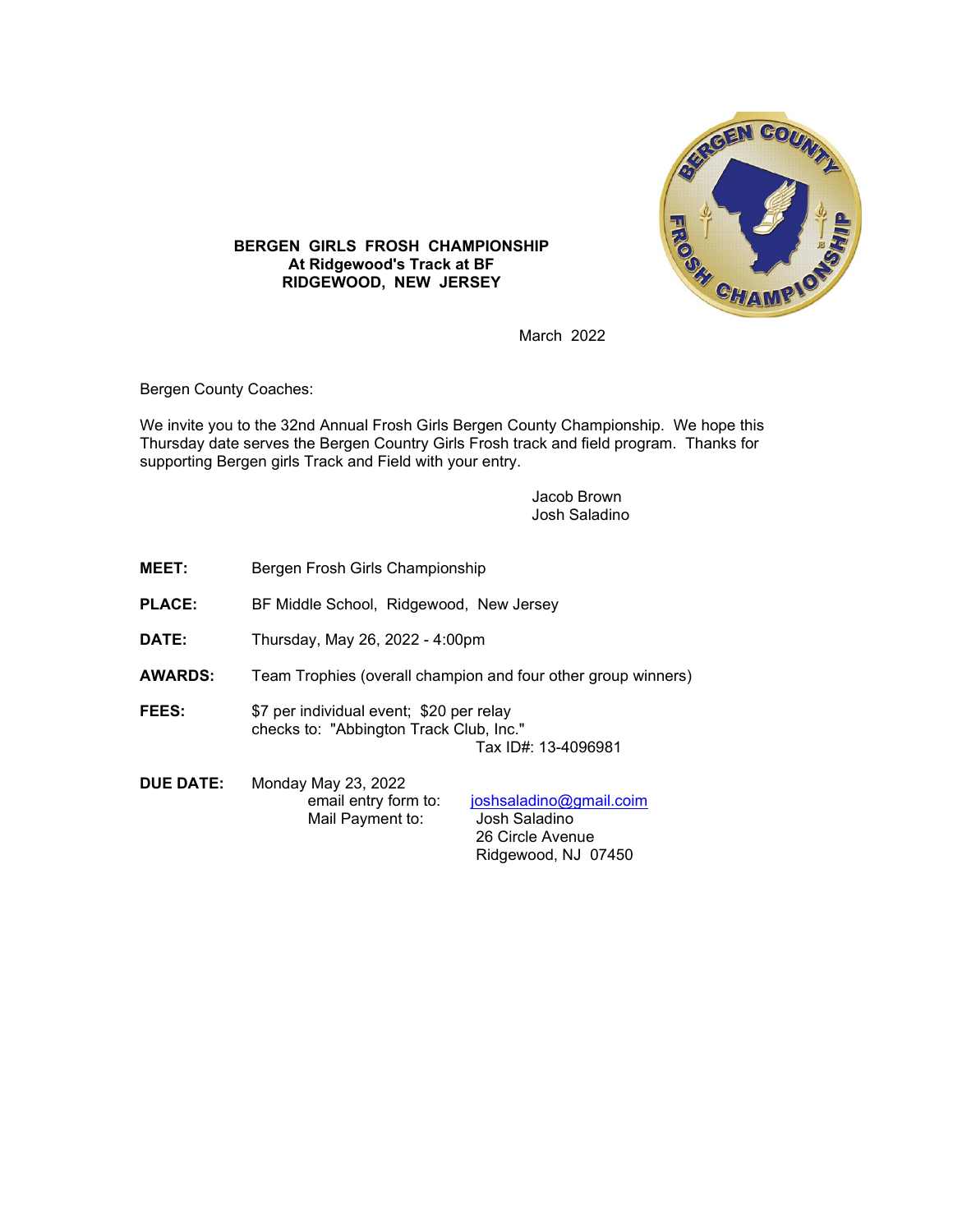#### **INFORMATION**

- 1. Seeding: All seeding will be done by the card method on the day of the meet. Cards will be issued at the meet. Only issued cards may be used. Bring your own safety pins.
- 2. Prizes: Six (6) individual place medals and five (5) team trophies: Group A, B, C, D and E. 2022 County Groupings will be used. Scoring on a 10, 8, 6, 4, 2, 1.
- 3. Pin Spikes only are allowed on the Ridgewood Track
- 4. Competitors must be in the  $9<sup>th</sup>$  grade and part of a high school track program.

#### 5. **Parking and Bus drop off for Ridgewood Track and Field at the BF-Track.**

#### **Bus Drop Off at the BF-Middle School Track:**

Buses should enter the BF Middle School parking lot, drop off the athletes, circle around and go to the Graydon Parking Lot. Buses may not park in the school lot.

### **Parking for parents and fans:**

There is no parking at BF-Middle School (drop off only). On Street parking is available nearby the school however please follow the street signage as the police will ticket improperly parked cars. Be prepared to walk several blocks to get to the track.

### **ORDER OF EVENTS**

| $4:00 \text{ pm}$  | 400 meter Hurdles                                                                                                    |  |  |
|--------------------|----------------------------------------------------------------------------------------------------------------------|--|--|
|                    | 100 meter Dash - Trials and Semis<br>100 meter Hurdles - Trials and Semis                                            |  |  |
|                    |                                                                                                                      |  |  |
|                    | 100 meter Dash Finals                                                                                                |  |  |
|                    | 1600 meter Run                                                                                                       |  |  |
|                    | 400 meter Dash                                                                                                       |  |  |
|                    | 100 meter Hurdles Finals                                                                                             |  |  |
|                    | 800 meter Run                                                                                                        |  |  |
|                    | 200 meter Dash.                                                                                                      |  |  |
|                    | 3200 meter Run                                                                                                       |  |  |
|                    | 4X400 meter Relay                                                                                                    |  |  |
| $4:00$ pm          | Long Jump and Triple Jump – One hour open pit both runways.<br>Then Long Jump finals followed by Triple Jump finals. |  |  |
|                    | Pole Vault                                                                                                           |  |  |
|                    | High Jump                                                                                                            |  |  |
|                    | Shot Put - Trials concurrent with Discus trials -Shot finals after Discus finals.                                    |  |  |
|                    | Discus - Trails concurrent with Shot trials - Discus finals first.                                                   |  |  |
| 4:00 <sub>pm</sub> | Javelin - Javelin is thrown at the Travell School. A Short walk from Track.                                          |  |  |
|                    | Warms ups start at 3:30. Competition starts at 4:00. Open runway trials then                                         |  |  |
|                    | finals. If in shot and/or discus throw the javelin first.                                                            |  |  |